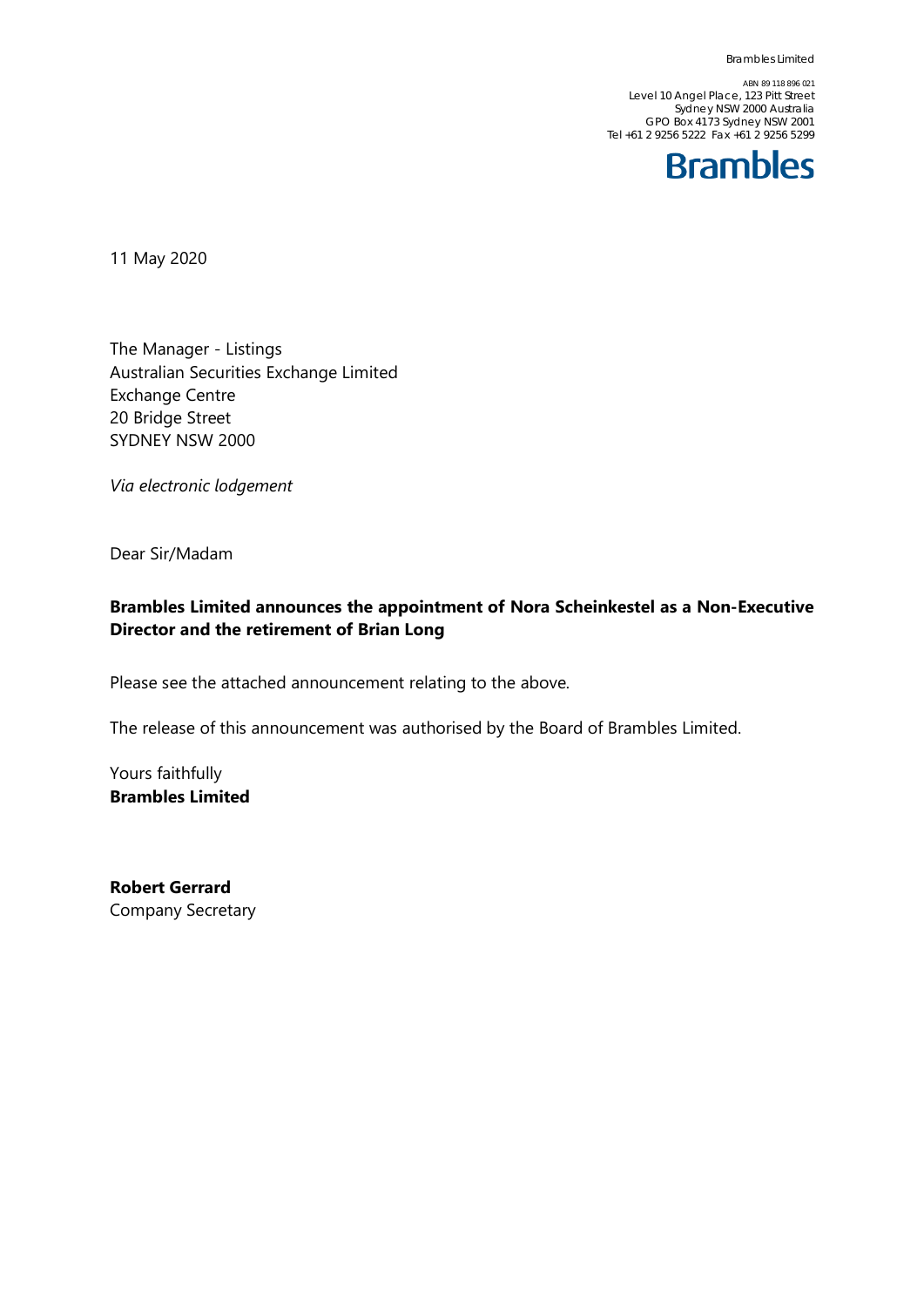## **Brambles announces the appointment of Nora Scheinkestel as a Non-Executive Director and the retirement of Brian Long**

**Brambles** 

Brambles Limited is pleased to announce the appointment of Nora Scheinkestel LLB (Hons), PhD, FAICD as a Non-Executive Director with effect from 1 June 2020. Dr Scheinkestel will be a member of the Audit Committee and assume the role of Audit Committee Chair upon the retirement of Brian Long at Brambles' Annual General Meeting in October 2020.

Dr Scheinkestel is an experienced company director. She is currently the Chair of Atlas Arteria Limited and a Non-Executive Director of its stapled entity, Atlas Arteria International Ltd, a Non-Executive Director of Telstra (where, from 2012 to 2019, she was its Audit & Risk Committee Chair) and a Non-Executive Director of AusNet Services Limited (where she is currently Chair of its Audit & Risk Committee). Previously, she was a director of a number of other major ASX listed companies where in many cases she chaired their audit committees.

Dr Scheinkestel is also an Associate Professor in the Melbourne Business School at Melbourne University, a Trustee of Victorian Arts Centre Trust and a former member of the Takeovers Panel. In 2003, Dr Scheinkestel was awarded a centenary medal for services to Australian society in business leadership.

Brambles Chairman, Stephen Johns said: "Nora brings strong corporate finance and risk management experience along with a deep understanding of governance and legal frameworks to her role as a Director and Chair-elect of our Audit Committee. In addition, her extensive Board experience covers a wide range of commercial, leadership and financial issues that will enhance the Board's overall skill mix. We are delighted that Nora is joining us and look forward to her contributions to the Board."

Mr Johns added: "Brian Long has been a member of our Board and Chair of the Audit Committee since 2014. He had indicated some time ago his desire to retire from the Brambles Board at this year's AGM. We are now fortunate to be in the position where Brian can facilitate a smooth handover of the Audit Committee Chair role in the period leading up to the AGM."

### **Further Information**

Sean O'Sullivan Vice President, Investor Relations +61 2 9256 5262 +61 412 139 711 [sean.osullivan@brambles.com](mailto:sean.osullivan@brambles.com)

Raluca Chiriacescu Director, Investor Relations +44 20 3880 9412 +44 78 1065 8044 [raluca.chiriacescu@brambles.com](mailto:raluca.chiriacescu@brambles.com)